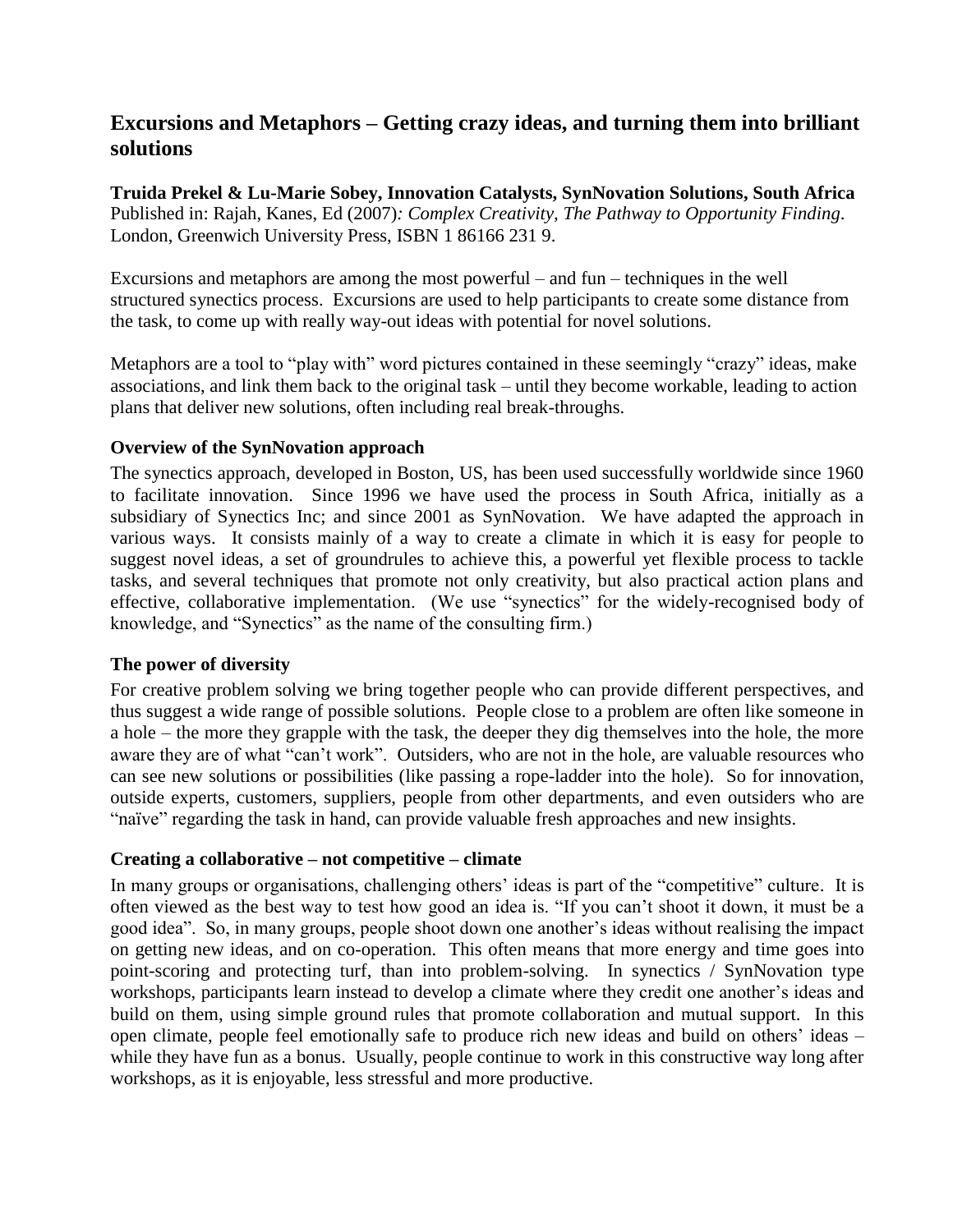When the synectics process was developed, the founders discovered that some "positive" behaviours (such as being optimistic, joining, listening, setting up win-wins, valuing the learning in mistakes, protecting vulnerable beginnings) increase the chances of collaboration and successful innovation. However, "negative" behaviours (such as questioning, being judgemental, critical, bored, dominant, competitive, pulling rank, discounting, putting down, cross-examining, questioning) get in the way of innovation and creative new solutions. When shown a diagram of the latter behaviours, a CEO said "Unfortunately that is the default behaviour of most South African managers". We encourage the positive behaviours by both ground rules and the style of facilitation.

We would like to share with you examples of the unique techniques Excursions and Metaphors. They unleash creative thinking, add to the fun that helps to change the climate and behaviour to positive and collaborative, and thus help to produce great solutions. To achieve this, we will

- Give you the "how and why" of excursions and metaphors
- Give examples from reports on real life workshops in a variety of organisations to show how we play with metaphors to turn fun ideas developed from different excursions into workable "emerging ideas". In one case we also show how we take an idea through to an action plan.
- Provide a brief overview of the nine steps in the overall process, for those that do not know the synectics or SynNovation process. Figure 1, at the end of the chapter, shows a simplified diagram of the process, and where excursions and metaphors fit in it. (pages 15 to 17.)

### **THE "HOW AND WHY" OF EXCURSIONS AND METAPHORS**

#### **The value and use of excursions**

Excursion is one of the most powerful techniques used to enhance creativity in problem solving, and to increase the chances of producing really innovative ideas – used mainly in the Idea Generation phase at Step 3. It helps you to create distance between yourself and the task in order to get new thinking. While working on a problem, people often get stuck for ideas. Usually, fresh ideas only come when one is mentally removed from the problem, like doing something else or "sleeping on it". With excursions we recreate at will, and in a few minutes, the effect of "sleeping on the problem."

Excursions allow you to create distance from the problem mentally, rather than physically, by temporarily putting it out of your mind and thinking about something else for a few minutes. They are thus very time-efficient.

#### **Some experts' views on the value of excursions**

According to Einstein, "Problems can't be solved by thinking within the framework in which the problems were created". In order to get new thinking, you need to use your mind differently, learn to play around with thoughts, associations, feelings, mental pictures, objects, and movements.

Synectics co-founder George Prince regards excursions as one of the four most important contributions of the synectics approach. He would never dream of doing a session without one or more excursions – not only because they triggered more unusual ideas, but also because of their contribution towards creating a climate of collaboration and fun. (The others he mentioned were Selecting ideas that are intriguing and not feasible, and then using metaphors and action suggestions to help to turn them into really powerful solutions; The ground rule "Assume positive intent" and other tools to help create a positive and idea-friendly climate; and Constructive Evaluation.)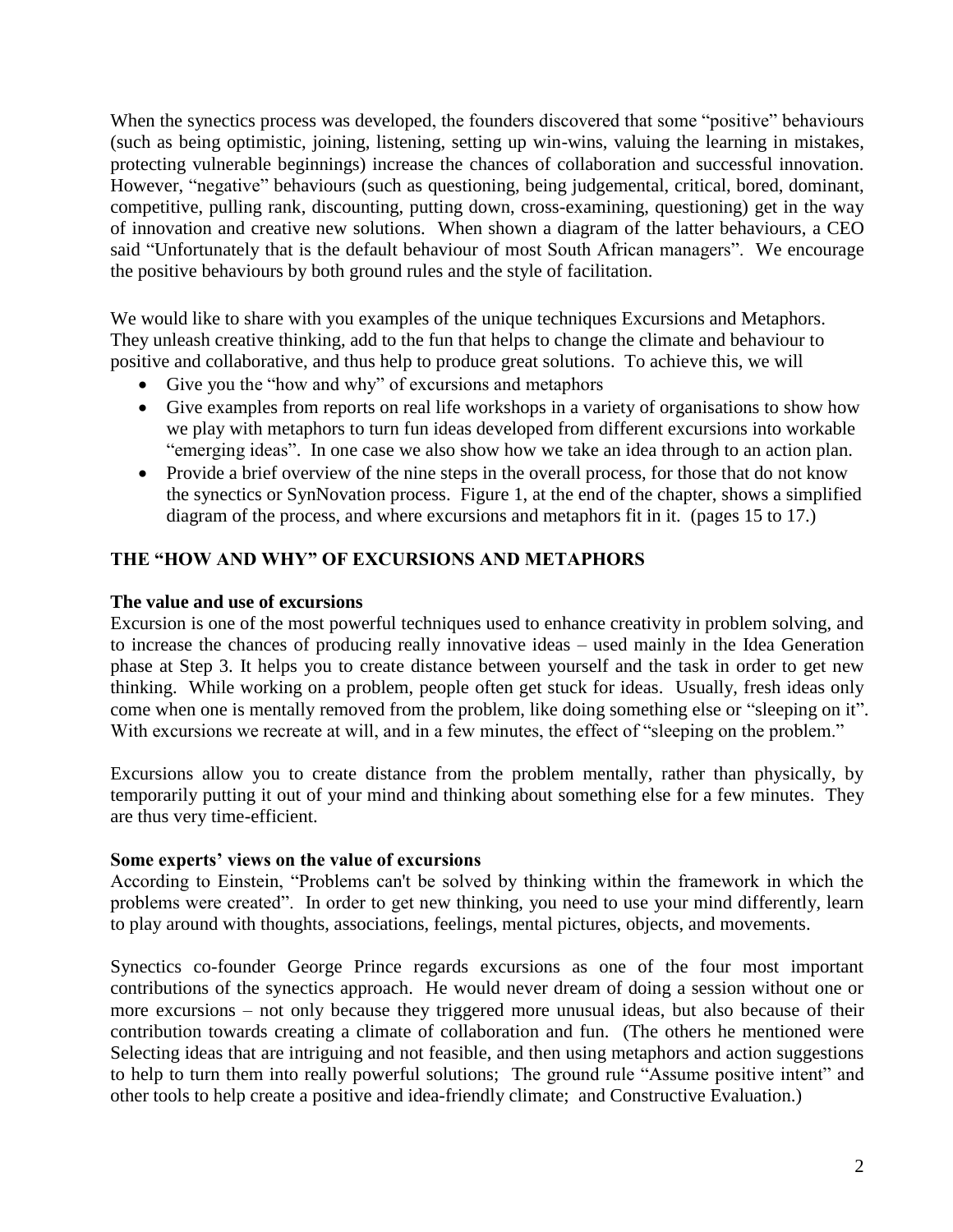Vincent Nolan, who took Synectics to the UK and Europe, gives another testimony to the value of excursions. "On occasion, we worked on conflict resolution with representatives of six international governmental organisations. Early on, we introduced a collage-building exercise in small groups. One participant, a Ph.D. and graduate of Ecole National d'Administration, said 'I do not want to do this – it is childish!' We told him 'If you do what you always do, you get what you always got. What you have got is deadlock. Now go and do something different'. He went, and the excursion produced a major breakthrough. (A senior vice-president with 30 years' experience of the group said, 'I would never have believed it possible.')"

### **How to use excursions**

All excursions have the following three steps in common:

- 1. Put the problem out of your mind.
- 2. Create new raw material that seemingly has no connection with the problem, and note all thoughts, feelings and associations on clipboards or notepads.
- 3. Use the raw material generated as a stimulus for new thinking on possible approaches to the task in hand, by making connections or links from the excursion to the task.

Below is a list of a few tried and tested excursions – although of course it is also fun to develop your own. The choice of excursion will depend on the nature of the problem and of the group, how close the group or individual is to the problem, and how long the problem has existed.

The examples given later on, recorded in real sessions, show some "wild" or intriguing ideas generated from excursions during Step 3 of the process. Many of these excursions can also be used on their own, using the same 3 steps, when grappling with a problem alone or in a group.

### **Types of excursions**

#### **Unfocused excursions – used in Idea Generation, to move you away from the task**

These excursions can spark ideas completely unrelated to the task, and offer a wide range of stimuli for new ideas.

### 1. Cut-and-paste – Collage excursion

Group members make a montage of cut-outs from magazines, in pairs or small groups, given a theme, and scissors, glue and a flipchart page. (Usually a group activity which is also a great icebreaker, or can be used to develop a shared vision – see the quote from Vincent Nolan above).

### 2. Line Drawing

Someone in the group starts by drawing a line of any description (straight, squiggly, circular, etc.) on a flipchart. Each person following draws a line, again of any description, which must touch the preceding line, but not cross it or any other line, and so on until everyone has had several chances, and the group feels the 'drawing' is complete. (Flip chart and various colour pens needed.) Any picture, however primitive, is acceptable. The group then looks at the picture and all note associations, which they use to generate springboards.

### 3. Street or garden excursion

Group members go out into the surrounding area, garden, a street or a shop, and pick up, and bring back items and / or observations that catch their attention. The group shares these, and makes connections between the outing and the task on which they are working. We had a workshop in a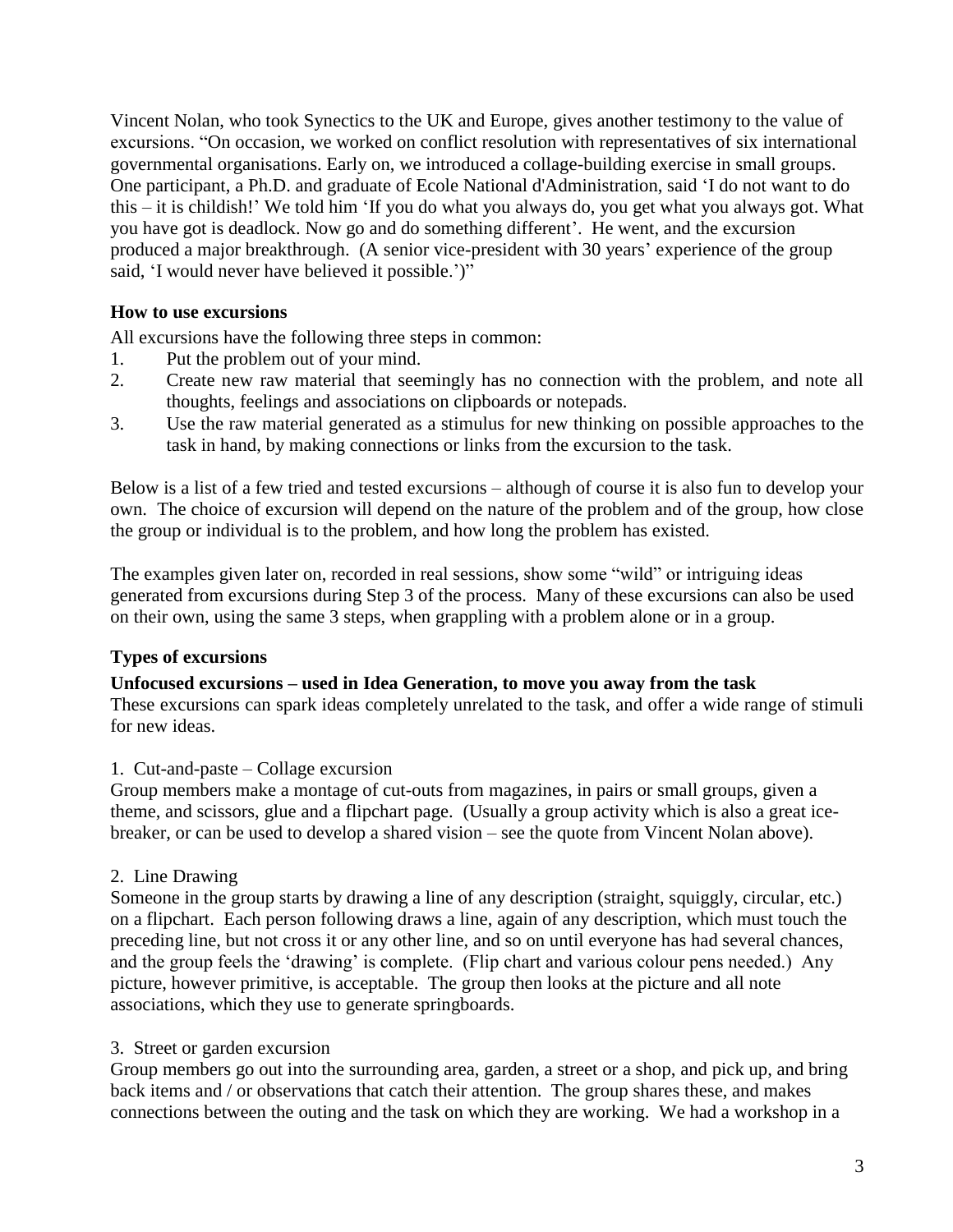game resort, and took a game drive as an excursion. People and came back with many associations that provided new ideas for a task related to the firm's survival, learning from survival in nature.



### 4. Career Excursion

Each group member is given a new persona, career or role, e.g. Michael Schumacher, IT expert, astronaut, veterinarian, deep sea diver, Zulu warrior, garbage collector, Nelson Mandela, Madonna, sculptor, prostitute, child in nursery school, Dolly Parton, mother of 10 kids, Mother Theresa, Bill Clinton, barman, cowboy, Mafioso, famous chef, gangster, etc.



Ask them to forget about the problem, think about their role or character, and make notes of the images and associations it triggers – how that character lives and works, what problems they face, how they handle them. After 2 to 3 minutes thinking about their character, the group returns to the task they were working on. All make connections between their associations and images and the task, and suggest new springboards.

# 5. Pictures excursion

Let individuals look at pictures (postcards, artworks, paintings around the building, brochures, in magazines – but avoid that they read). They jot down thoughts, and then come back to the task, and generate new ideas, again starting with "I wish" and sharing the sources of ideas.

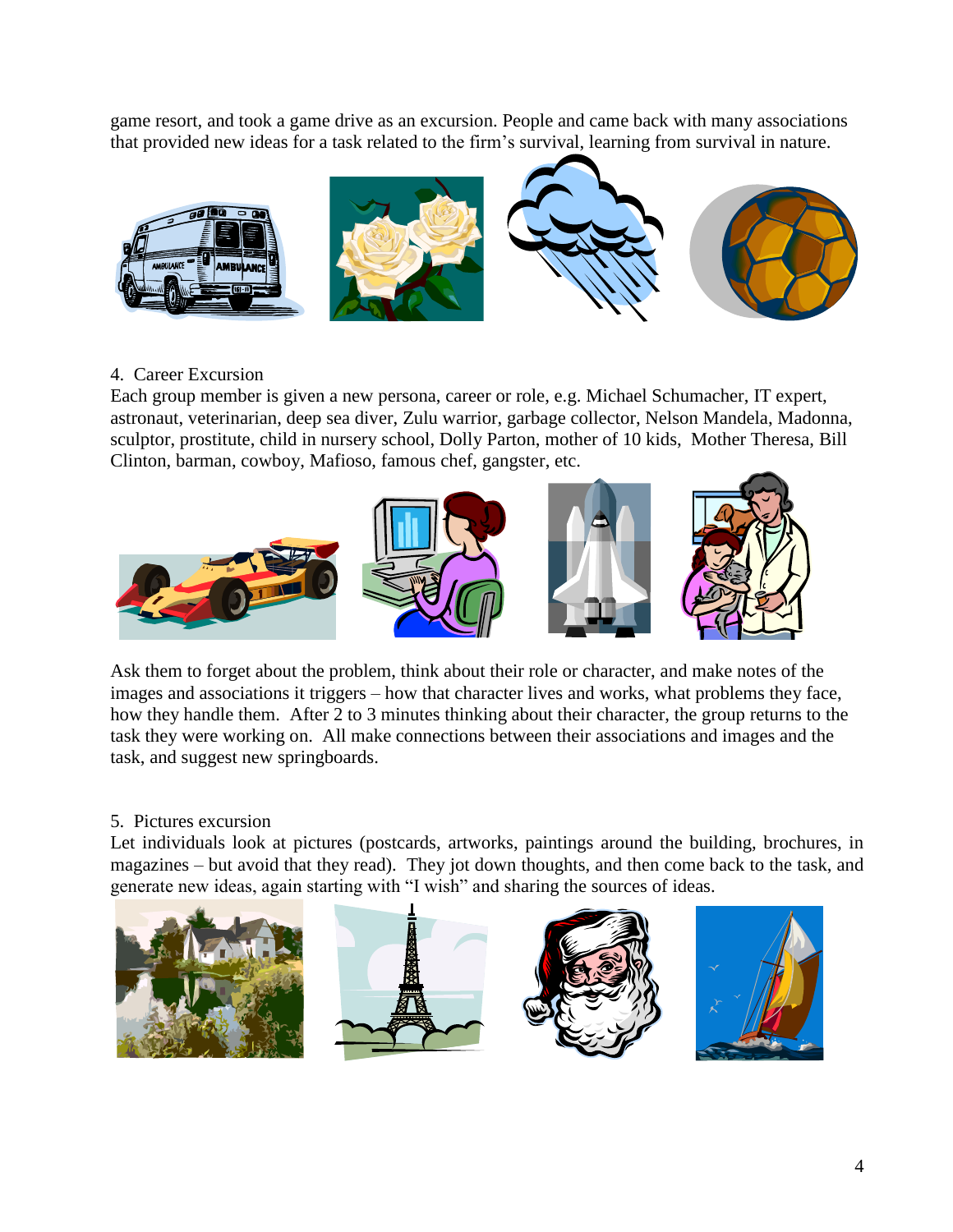### 6. "Things" and "Ideas bags" or "Rummage bags"

Have a collection of simple gadgets, watches, tools, toys or things with which group members can play, that will stimulate various senses and associations. Put these in a covered basket, large bowl or box, so that each person feels around and takes out a "lucky dip" of two or three items to explore.

We usually make up "Ideas bags" or "Rummage bags" by putting say 20 small items (small toys, balloons, sweets, matches, elastic bands, cotton-wool, whistles, sugar, salt, erasers, condoms, textiles, teaspoons, beads, buttons, perfume, paperclips, hotel or airline give-aways) into a small bag. People each get a bag and explore with all their senses, feeling around and shaking before looking, and making notes. They then link these associations back to the task, with springboards and background. We find this the most powerful excursion, as it taps into different senses and gives many triggers. We usually keep this for the most difficult problem during a multi-session workshop.



### 7. Personal Analogy or Identification

People identify themselves with an object in the room, or select something as a metaphor for themselves– imagining they are an inanimate thing, e.g. a clock, lead in a pencil, the hub of a wheel, a piece of pasta from raw through cooking to being eaten, a light bulb, a vehicle, an animal. They jot down whatever passes through their minds, and then use these associations to build new ideas.

#### 8. Listening for ideas – Associative listening

The synectics ground rule "Listen for ideas" is also a mini-excursion. Participants learn to make random associations and connections as the task owner states the problem, or as others give background to their springboards – jot down on their clipboards or notepads any thoughts they have, and then build new ideas from these "loose thoughts". Surprisingly, they still have enough, and sometimes even better, understanding of what others say if they practise associative listening.

#### 9. Music – to listen for ideas, or videos and DVDs as multi-sense stimulus

We used unusual music as an excursion or thought-trigger in a workshop in which we had a blind participant (with everyone listening with eyes closed). It worked well for everyone, and the blind man said "My colleagues tapped into part of their brains they do not usually use". We sometimes have people look out of the window while they listen to a CD. Short clips from videos or DVDs can also be a powerful excursion.

**Focused excursion: the example excursion** (used in "bottom half" of process, in Step 6 or Step 8) This excursion takes you only a little distance from the problem. In the group process, this is used mainly in Idea Development. It is also a useful technique to use on one's own to gain new perspectives. Say for example one needs to find a new way to establish a company identity, think of two unrelated worlds. Think of ways people in these fields might deal with the issue of identity.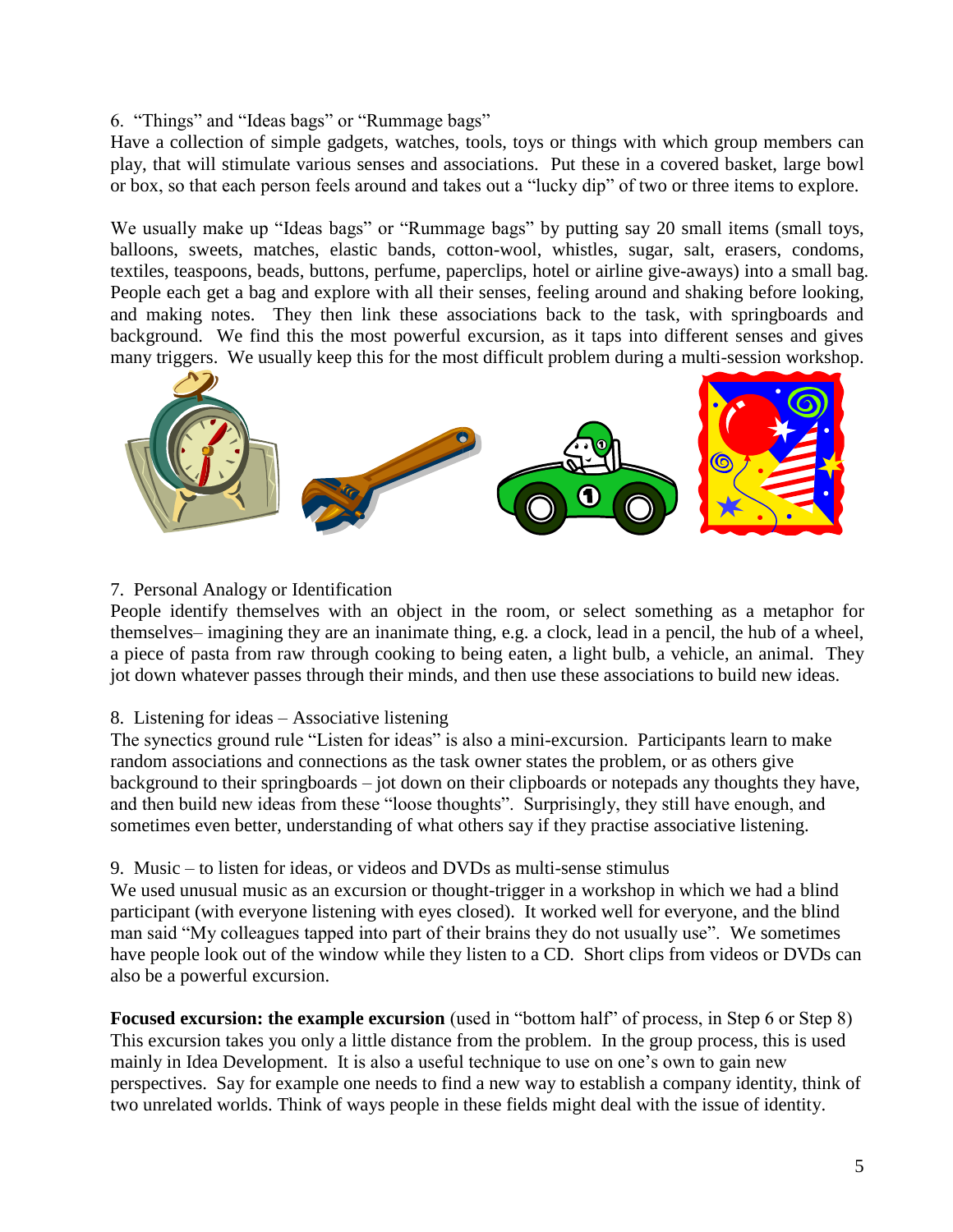The steps are

- 1. Identify the essence of what you are looking for (the need or "activity") in a word or short phrase on the flip chart, e.g. *survival, selling an idea, getting resources.* Ask the group to give examples of actions to address this need from two "worlds" unrelated to the task, such as Nature, Religion, Science, Literature, Business, Politics, the Criminal world, Performing arts, Sport.
- 2. List the examples from each world in a column on a flip chart, or on paper if working alone.
- 3. Return to the task being worked on and use "examples" from the other worlds as stimuli for new ideas or suggested actions, starting ideas with a verb, such as "Research...", "Explore...", "Find…".

### **The value and use of Metaphors**

Metaphors are the secret key to unlocking the treasures of newness hidden in seemingly "crazy, ridiculous, intriguing" ideas. In a way, metaphors are also "focused excursions" used in the Idea Development part of the process, in Step 5, to both trigger new ideas, and add fun.

Metaphors are also very powerful, and memorable. Eight years ago, a woman entrepreneur's firm was in crisis, and we were asked to help. Under pressure, she had become very autocratic. In a workshop with all staff, one of the wishes that came out, after a Career Excursion, was "I wish we could shoot the person causing the problems. Background – I was a mercenary in the Congo, and mercenaries shoot their problems." And this was selected as an intriguing idea! I explained to my client (who had been absent from that session) that we do not always take springboards literally, and that I had encouraged way-out or illegal ideas. She immediately had the insight – "My therapist said I must not be like a sergeant-major with my staff. I must not shoot myself, but the sergeant-major. I must get more distance between myself and the staff, I must not always meddle in everything, I must delegate more. I can work from home, and the middle managers can call me when they need me." The metaphor made the message far more powerful than it would have been if I as a consultant had cleverly told her "You must delegate more." The good news is that that firm is now very successful, and the woman has received several awards as an entrepreneur.

### **How to use metaphors**

The metaphor focuses on one aspect – the metaphor in the selected springboard – rather than on a wide range of unrelated stimuli. The steps are similar to those used in excursions. Take a key word or concept from the selected "undoable" idea, forget about the task as the group generates 10 to 20 words associated with the metaphor. Then from the words listed, build links to the task to form new practical ideas. These now start with verbs or "do" words, rather than "wishes" as used in the Idea Generation phase.

Metaphors can also be used by individuals to describe themselves or their team or company. Then they are used more as an ice breaker or a visioning tool, than as an idea generating technique.

### **EXAMPLES OF FROM WORKSHOPS: USING METAPHORS TO TURN WAY-OUT SPRINGBOARDS INTO EMERGING IDEAS AND ACTION PLANS**

We will now share with you extracts from reports of facilitated SynNovation workshops, where "crazy" ideas were generated as springboards after excursions, and metaphors were used to turn them into useful – in some cases break-through – "emerging ideas", and then into action plans.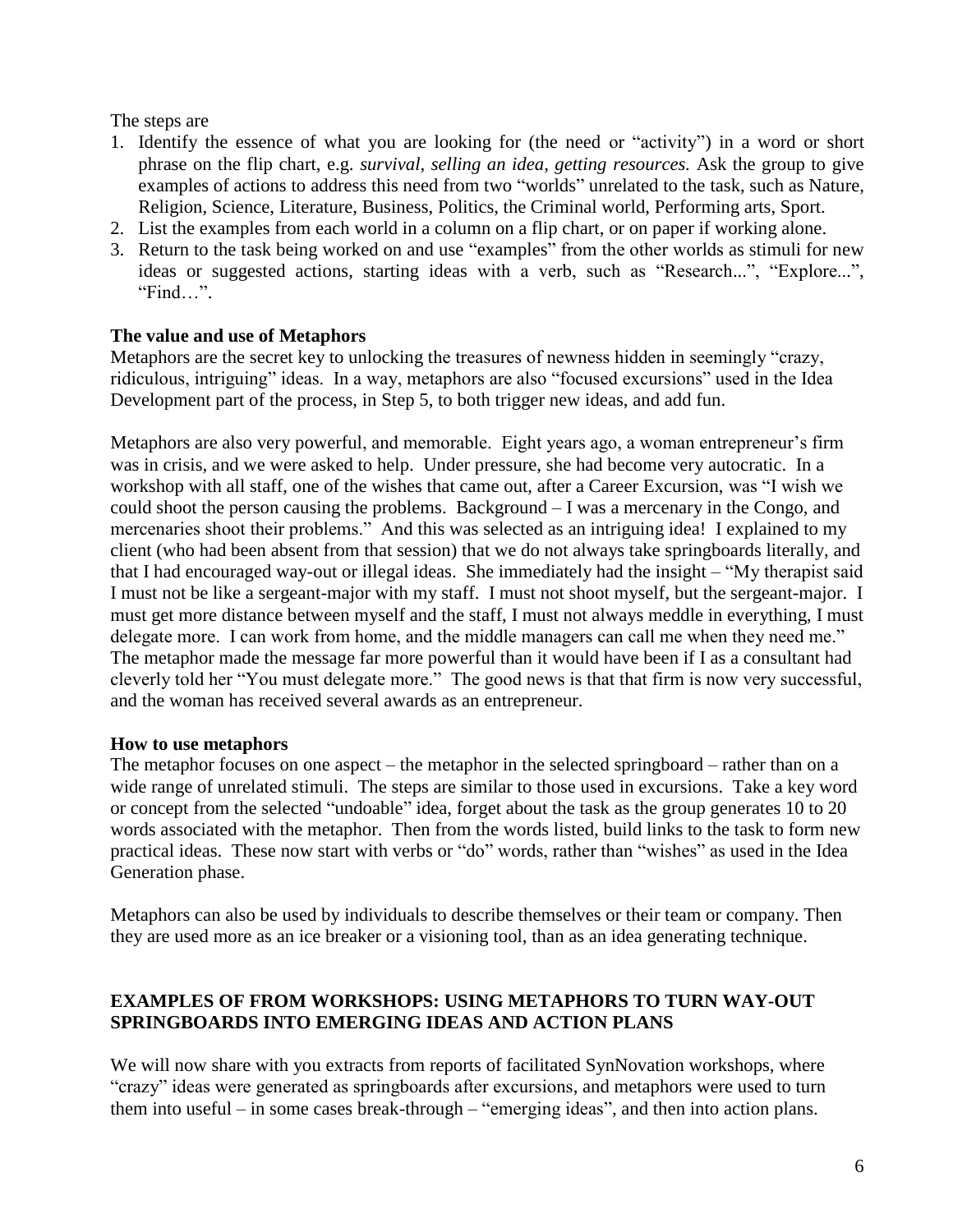Please note that we recorded verbatim, under different process headings, every thought or idea put forward (but not the background given), and all of this was included in the full report. We show the action plan only with the first example, but in all the sessions the process was completed through all steps up to action plan.

# **EXAMPLE 1 USING A PICTURE EXCURSION, WITH CONSTRUCTIVE EVALUATION AND ACTION PLAN**

The client was an agricultural research division in a Government department, where two sections had recently been merged, with the usual stresses and conflicts caused by mergers. We were brought in to help address the conflict. The 2-day workshop did much to build positive relations and trust, in addition to producing action plans to work together in new ways on real problems.

# *Step 1. Task Headline*

How can we improve funding to expand research projects and scope; and how do we focus our research and identify funding and resources to enable it?

# *Step 3. Springboards*

We listed 34 springboards, and show some listed after the picture excursion – each of which could have lent itself to a rich metaphor.

- I wish we were more like the Bushmen
- I wish we could be as colourful as South Africa
- I wish we were hairy rhinos
- I wish we could be elephants in a pool
- $\bullet$  I wish I was a fish
- I wish I was Father Christmas
- I wish Africa was turned upside down
- I wish rainbows could glow at night

### *Step 4. Selection*

Selection 1: Springboard 30: I wish Africa was turned upside down Selection 2: Springboard 33: I wish rainbows could glow at night

### *Step 5a Metaphor*

Selection 1 We unpacked the metaphor, "turn Africa upside down" Words / Phrases associated with "turn Africa upside down" (*Words used for links in Italics) Closer to Europe* Mixed up **Outflow** Camels Colony *Desert* St Tropez Ryan Air

| vesert         | St ropez      | KVan Air          |
|----------------|---------------|-------------------|
| Culture        | Vulture       | Paris to Cape     |
| Magic          | Madiba        | Al Q'aida         |
| Past to Future | Quick flights | Continental drift |
| Copycat        | Light Africa  | Piggyback         |
|                |               |                   |

*Step 5b Suggested links to task – moving towards an Emerging idea (Link words in Italics)i*

- 1. Forget *past*, move towards a bright *future*
- 2. *Relationships* with *neighbouring* states (Share in money from donors in *Europe*)
- 3. *Piggyback* on past successes
- 4. Get *Madiba (Mandela)* on fund raising team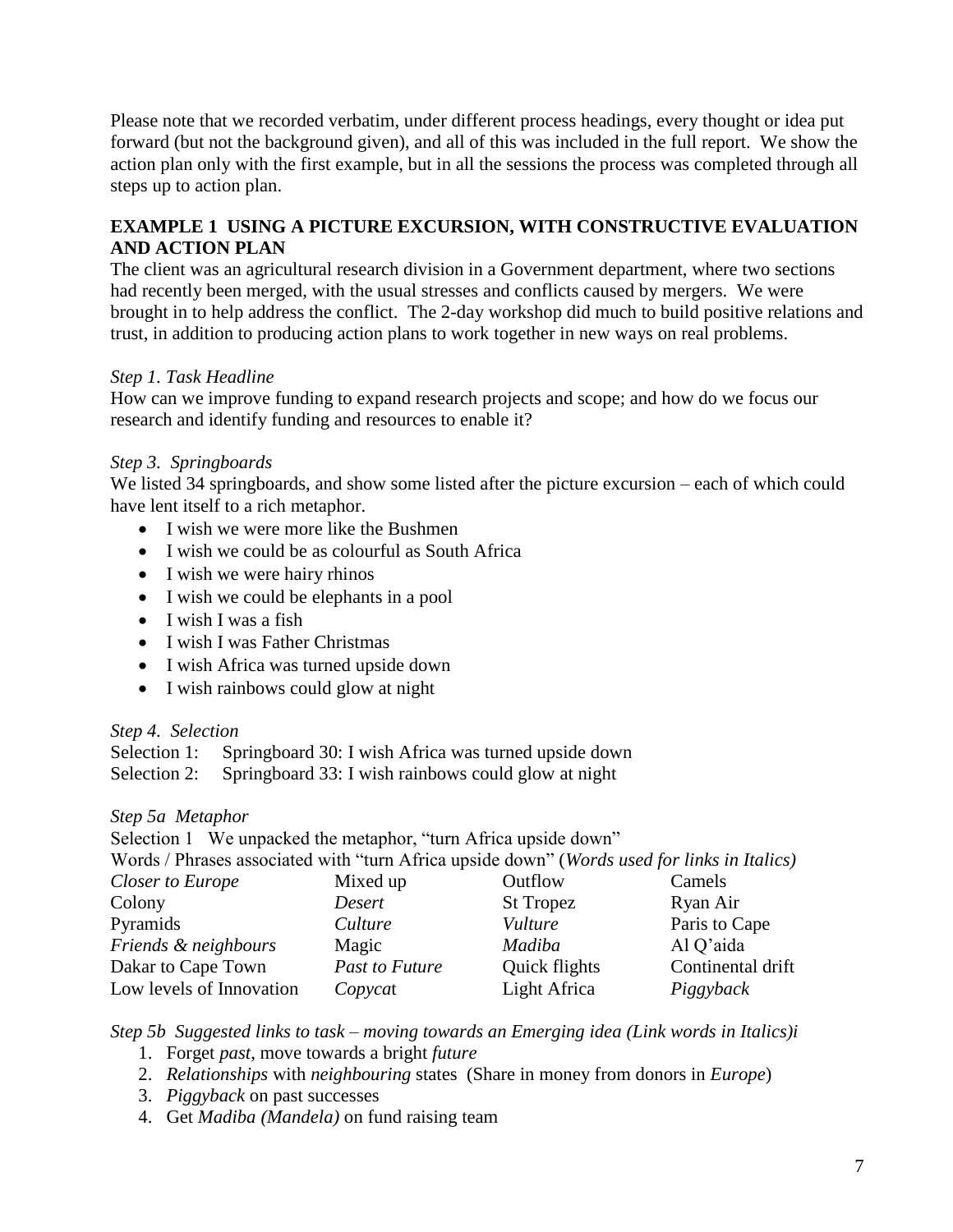- 5. Create *culture* to become opportunity *vultures*
- 6. Build links with research institutes in *Europe*
- 7. Use knowledge of the *past to build the future*
- 8. Patent break-through ideas to make money
- 9. Work in areas where not much has been done yet, such as *desert*
- 10. *Copy research done in Europe,* adapt to local conditions to create new knowledge.

#### *Step 7. Emerging Idea*

I plan to make full use of what we have, build on it, and build linkages with overseas researchers. Broaden to other related areas of science, e.g. environment, dry areas. Take ideas from overseas – adapt, shift to local conditions. Build financial and people capacity. Budget for regular overseas conference attendance by our staff, and invite researchers from Europe to come and work with us.

### *Step 8. Constructive Evaluation*

*8a Positives / benefits*

- 1. Linking expertise internally and internationally
- 2. Optimising existing resources
- 3. Optimising funding
- 4. It will be exciting
- 5. It will help us to focus research
- 6. Personal development
- 7. Establish own identity
- 8. Enhance job satisfaction
- 9. State of the art, updated equipment
- 10. Improve career paths
- 11. Opportunity for overseas travel
- 12. Will ensure long-term planning
- 13. Stimulate cross-fertilisation
- 14. Opportunity to establish a trust fund

#### *8b Concerns*

- 1. How to deal with currency fluctuations **C**
- 2. How to ensure that trust funds are managed for the good of the entire division  $\epsilon$
- 3. How to facilitate funding within the Government structures  $\rightarrow$   $\qquad \qquad \rightarrow$   $\qquad \qquad$   $\qquad \qquad \bullet$
- 4. How to make ourselves networking fit  $\leftarrow$  **A**
- 5. How to convince Senior Management that this is the way to go **B**
- 6. How to sell and promote the skills and expertise of each researcher **A**
- 8c **A, B, C, D** indicate the priorities of the concerns, or order of importance.

*8d Actions to overcome A, i.e. concerns 4 and 6, which go together*

- 1. Develop teams within the Division to work on specific projects
- 2. Learn to network both scientifically, and to obtain funding
- 3. Share expertise, both among team, and internationally
- 4. Keep track of current issues, write opinions scientific and popular
- 5. Develop a visibility plan for the Division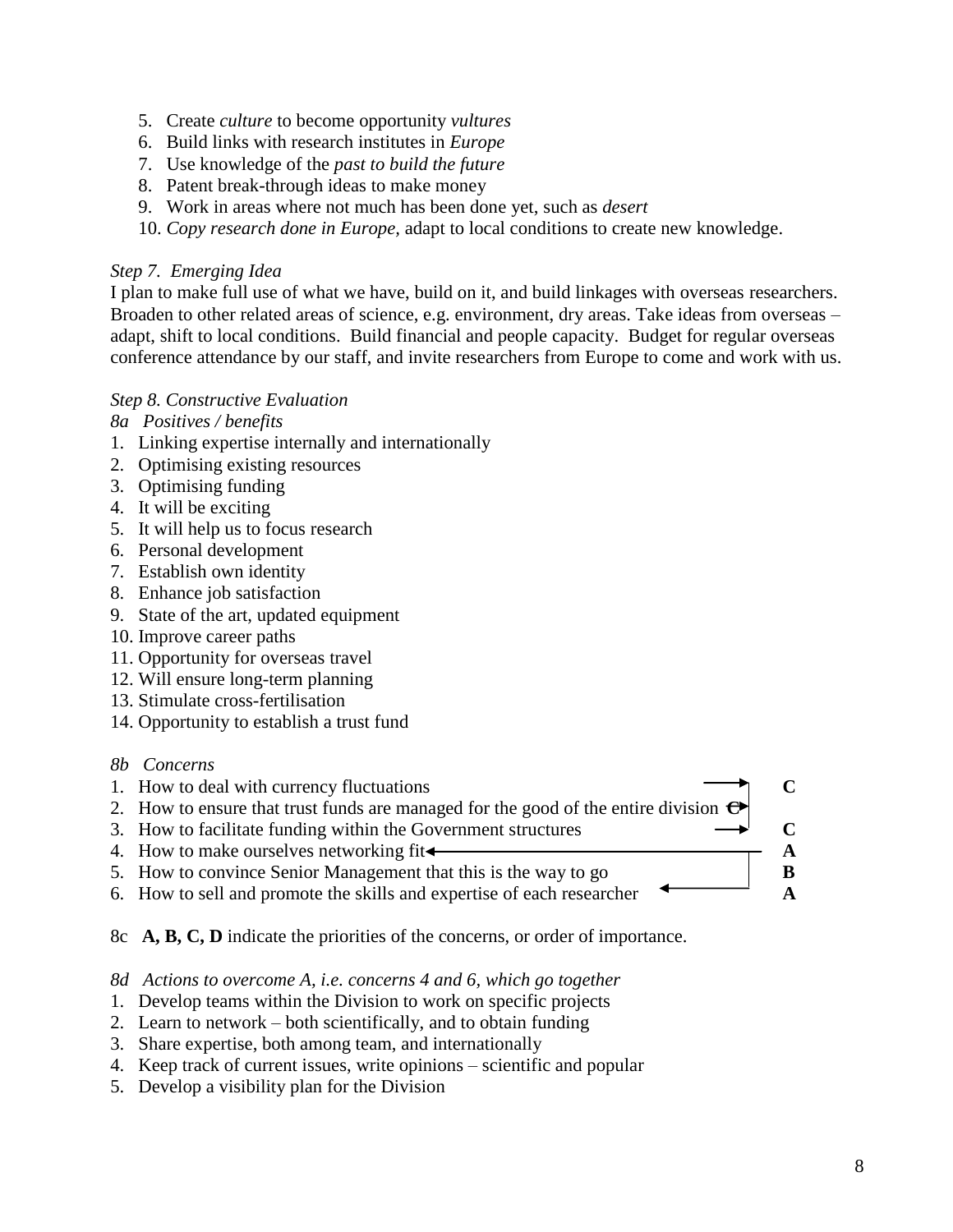- 6. Monthly meetings where researchers with technicians report on what they are doing ask inputs, help, etc. Brief presentations using "Headline & background".
- 7. Target conferences and exhibitions to present papers, just attend, and / or have own exhibits
- 8. Decide to what extent, when, with whom we will initiate international networking
- 9. Ensure right standard and focus for projects to justify visibility
- 10. Ensure Division is represented on relevant committees.

#### *Actions to overcome B, i.e. concern 5*

- 11. Find ways to deal with obstructions in red tape, e.g. overseas trips
- 12. Make Top Management aware of value added by us as researchers, and of purpose and benefits of visits
- 13. Invite Top Management to attend meetings where we share research get our bosses enthusiastic about our work, annual meetings
- 14. Realise we must convince them of new era research, development work we are doing
- 15. Have policy to send researchers on overseas trips regularly on merit, reward system. Plan year's trips ahead to give global picture to Minister to lobby for budget
- 16. Ensure "invited speakers" have right to go
- 17. Get clarity on Government's views regarding research as a priority.

### *Actions to overcome C, i.e. concerns 1, 2, 3*

The group felt that the concerns dealt with above were the most important, and if they are handled well, Concerns 2. and 3. would to some extent fall into place; while not much could be done about Concern 1, a fact of life in South Africa.

| <b>Action Item</b> | <b>Key Words</b>            | Who | With | When |
|--------------------|-----------------------------|-----|------|------|
| 1,9                | Develop teams, ensure       |     |      |      |
|                    | $standard - visibility$     |     |      |      |
| $\overline{2}$     | Networking skills           |     |      |      |
| 3, 6               | Meetings to share expertise |     |      |      |
| $\overline{4}$     | Keeping track, writing on   |     |      |      |
|                    | current issues              |     |      |      |
| 5                  | Visibility plan             |     |      |      |
| 7, 8, 10           | Conferences, committees,    |     |      |      |
|                    | networks                    |     |      |      |
| 11, 15, 16         | Red tape & overseas trips   |     |      |      |
| 12, 14, 17         | Help top mgt to value our   |     |      |      |
| Follow on          | work                        |     |      |      |
| actions $1 - 10$   |                             |     |      |      |
| above              |                             |     |      |      |
| 13                 | Invite top mgt to research  |     |      |      |
|                    | report meetings             |     |      |      |

*Step 9. Action Plan (Items from Links (Step 5b) and Springboards (Step 3) can be added)*

Due to time constraints, Selection 2: *I wish rainbows could glow at night*, could not be developed. (NOTE: *I still dream of playing with it one some day. It is an example of a really intriguing springboard, that came from a very quiet, serious scientist! – Truida*)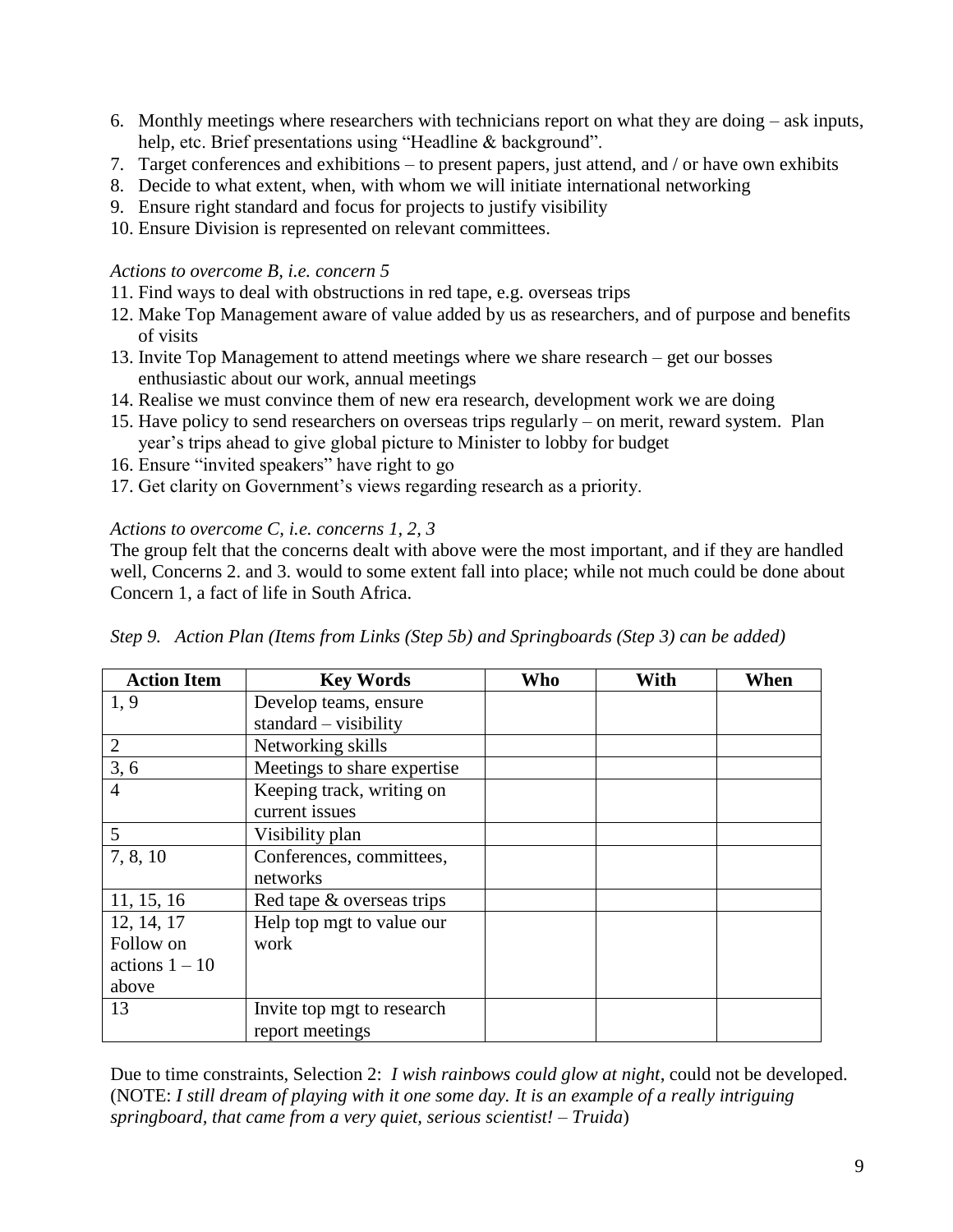### **EXAMPLE 2 GARDEN EXCURSION, WITH STEP 6 "HOW TO MOVE FORWARD", AND EXAMPLE EXCURSION**

This session was done with the call centre of a large organisation, where the group needed to be reenergised, and feel more valued in their organisation

#### *Step 1. Task headline:*

How to promote more open communication within the team, and in all directions.

#### *Step 3 Springboards*

Using both the Garden Excursion and the Picture Excursion, 28 springboards were listed

#### *Step 4. Selection*

A, Springboard 16: I wish our department was like a bottle of spring water – full of clarity

B. Springboard 11: I wish, like the small hole in the leaf, problems could heal themselves

#### *Step 5a Metaphor of Selection A*

The metaphor "*spring* water" was unpacked.

|        | <i>Words / Phrases associated with "spring water"</i> |           |           |
|--------|-------------------------------------------------------|-----------|-----------|
| Health | Life                                                  | Fresh     | Sparkling |
| Faeces | <i>Thirst</i>                                         | Tasty     | Crisp     |
| Quench | Cold                                                  | Clear     | Natural   |
| Sound  | Waterfall                                             | Enjoyable | Flow      |

*Step 5b Suggested links to task – towards an Emerging idea*

- 1. We need to *thirst* for *clear* communication
- 2. Information should *flow* like a *fountain*
- 3. Info should run in all directions *flow*
- 4. Info should be *fresh*, current
- 5. There should not be mountains to stop the *flow* of information
- 6. Communication must be *natural*
- 7. Information should not be *cold*
- 8. Make information should be *tasty,* interesting, in good *taste*
- 9. We should *quench* viewers' *thirst* for information

### *Step 5 c The Way Forward*

"I want to ensure that information is clear and fresh and runs in all directions without obstacles." The task owner felt she needed some help from the group for practical ideas to further expand on the concept of how to achieve "fresh, clear information "

| Examples of communication in | Examples of communication |
|------------------------------|---------------------------|
| <b>Political Parties</b>     | <b>Among Children</b>     |
| <b>Billboards</b>            | Lie                       |
| TV                           | Play                      |
| Parliament                   | <b>Cry</b>                |
| Lie                          | Fight<br>Stories          |
| Media                        |                           |

#### **Example Excursion Relating to Communication**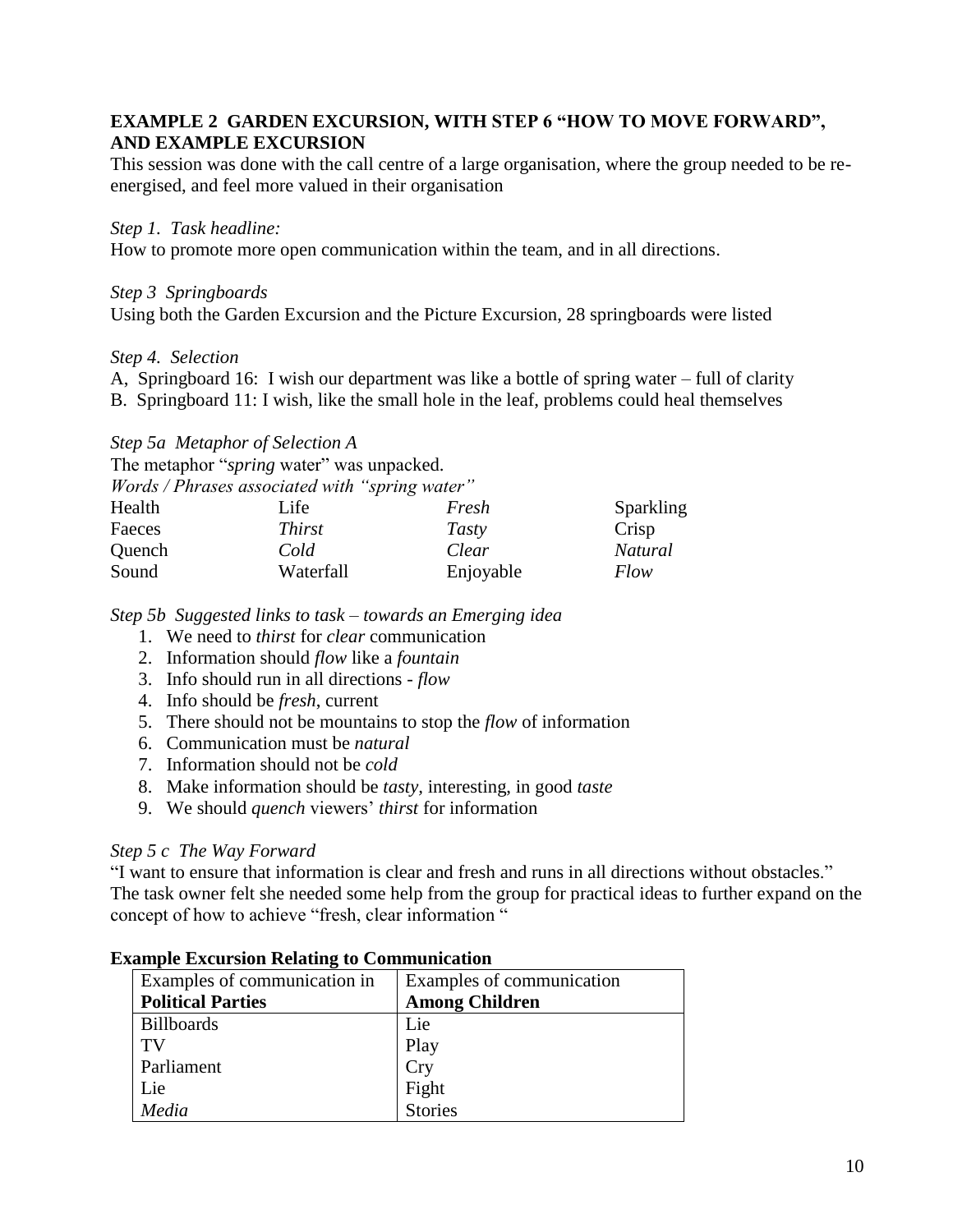| Press                 | Animate          |
|-----------------------|------------------|
| <b>Ballot</b> paper   | <i>Express</i>   |
| House to house        | Act              |
| Campaigns             | Probing          |
| Groceries             | Tantrum          |
| <b>Kiss</b>           | <i>Attention</i> |
| Walk in the mud       | Mischief         |
| Parties               | Sign language    |
| Social gatherings     | Manipulate       |
| Rallies               | Gang up          |
| <b>Empty promises</b> | Imitate          |

*Step 6. How to move ahead – Ways and means to achieve fresh, clear information* 

- 1. *Express* our views and be specific about what we expect
- 2. Become more *probing* to get current information
- 3. Advertise ourselves *using the media*
- 4. Have more *social gatherings* to *campaign* and get *attention* of Corporate Communication, *media* and the public.
- 5. Negotiate specific deliverables with specific dates to avoid *empty promises*
- 6. Don't dwell on *empty promises* as they only hold us back.

# *Step 7. Emerging idea*

We plan to advertise ourselves internally by using the internal newspaper and physically be more probing by knocking on other people's doors to make ourselves known; and to communicate our needs by negotiating specific deliverables with specific dates.

# **EXAMPLE 3 : USING THE IDEAS BAGS EXCURSION**

This session was done for a major packaging company, bringing together key marketing and R&D people from firm ("Packaging") with the R&D people of a major client of theirs, a food manufacturer ("Food"), to explore how they could collaborate more effectively on innovation

# *Step 1. Task headline*

How can we communicate more effectively within and between our large organisations, to promote innovation

# *Step 3. Springboards*

A total of 41 springboards was developed, most of them benefiting from the "ideas bag" excursion. We show a few examples.

- I wish we could have colourful, silky smooth solutions to packaging
- I wish we could have a more intimate relationship (from a condom)
- I wish "Food" and "Packaging" could be "married" so they really know each other well – need not discuss needs, principles (building on previous springboard)
- I wish there was some way to ignite the relationship to be really exciting (from matches)
- I wish we didn't have too many cooks to spoil the broth (from a teaspoon)
- I wish we could colour code projects, to prioritise them
- I wish "Food" and "Packaging" could fit together perfectly like press studs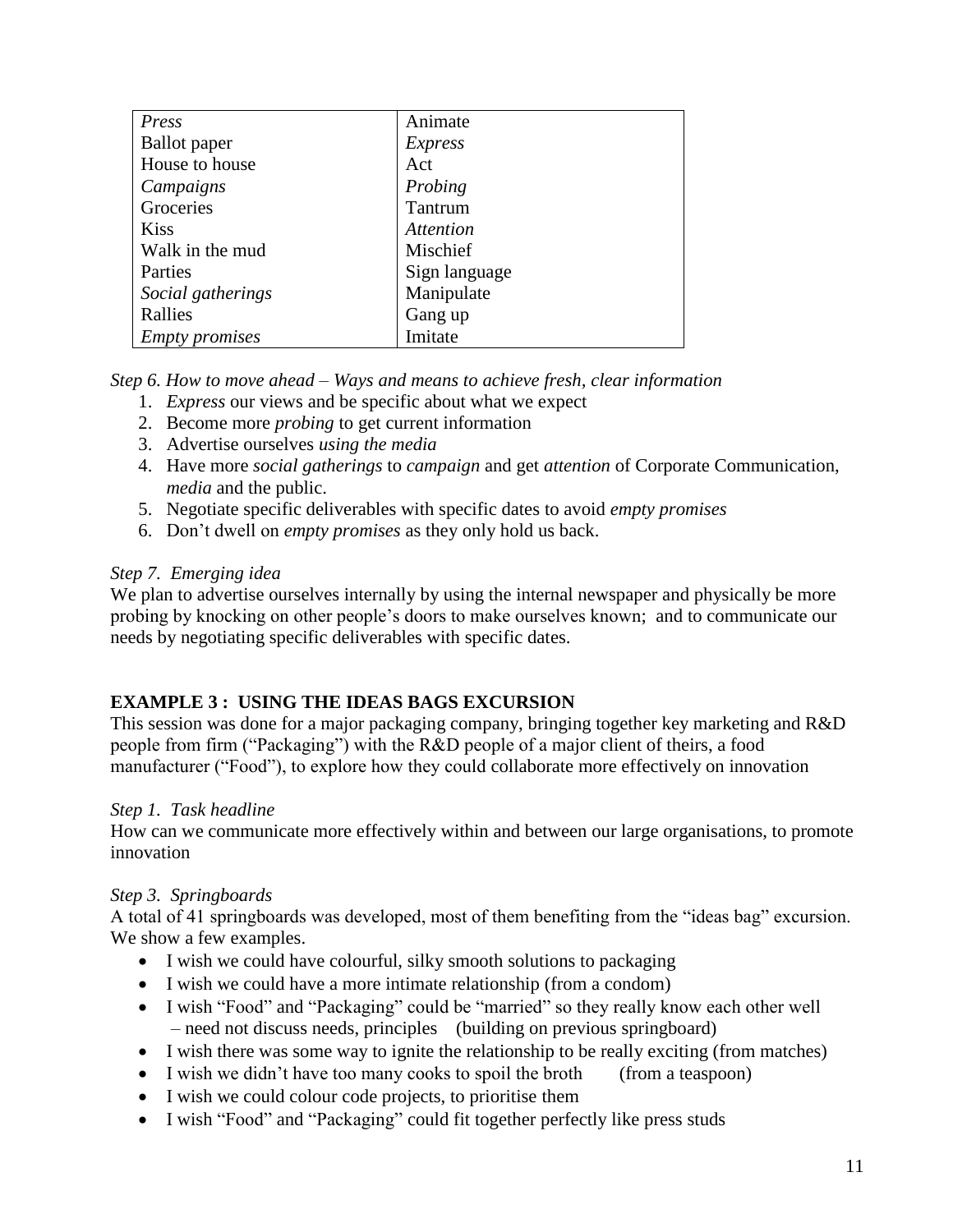*Step 4. Selection of springboards*

I wish "Food" and "Packaging" could be "married" so they really know each other well

*Step 5a Metaphor: Marriage – exploring associations*

| Trust                       | Divorce                                     |
|-----------------------------|---------------------------------------------|
| Contract                    | Arguments, but don't destroy relationship   |
| Mutual benefit              | Honeymoon, fun                              |
| Win-win                     | Discipline                                  |
| Children, offspring         | Commitment                                  |
| <b>Budget</b>               | Working together                            |
| Roles & Responsibilities    | $3/5$ marriages end in divorce – warning    |
| Shared values               | Nurturing                                   |
| Infidelity has a high price | <i>Expectations</i> – spell out             |
| Hard work                   | Keep rowing the boat                        |
| Joint responsibility        | Long lasting                                |
| Element of surprise         | Need some <i>time</i> apart                 |
| Love and passion            | Don't demand reward at expense of the other |
|                             |                                             |

*Step 5b Links – What this suggests in terms of the task*

- 1. Agree *shared values* protocol
- *2. Legally binding contract*
- *3. Discuss expectations*
- 4. Decide how conflicts are going to be resolved
- *5.* Agree on continuous *hard work (Roles & Responsiblities). Joint responsibility*
- 6. *Love and passion* have *fun*
- 7. Have mutual *respect and trust*
- 8. Make *time* for one another
- 9. Understand, and quantify, *mutual benefit*

*10. Every argument is not the end of a marriage*

#### *Step 7. Emerging idea*

I plan to take the "marriage" forward as a team effort, including all of the above concepts (1. to 10.)

#### **EXAMPLE 4 MAGAZINE EXCURSION – a variant of the Picture Excursion, but we give each participant a magazine with big bold pictures, e.g. airline magazines**

Workshop with staff of the regional office of an NGO working in the field of adult literacy.

### *Step 1 Task Headline*

How can we put together a marketing plan for our regional office

### *Step 3. Springboards*

We listed 36 springboards. A few examples appear below.

- I wish we could use the butterfly lifecycle as a metaphor for literacy
- I wish Prolit's name can be on packaging of condoms that are given to people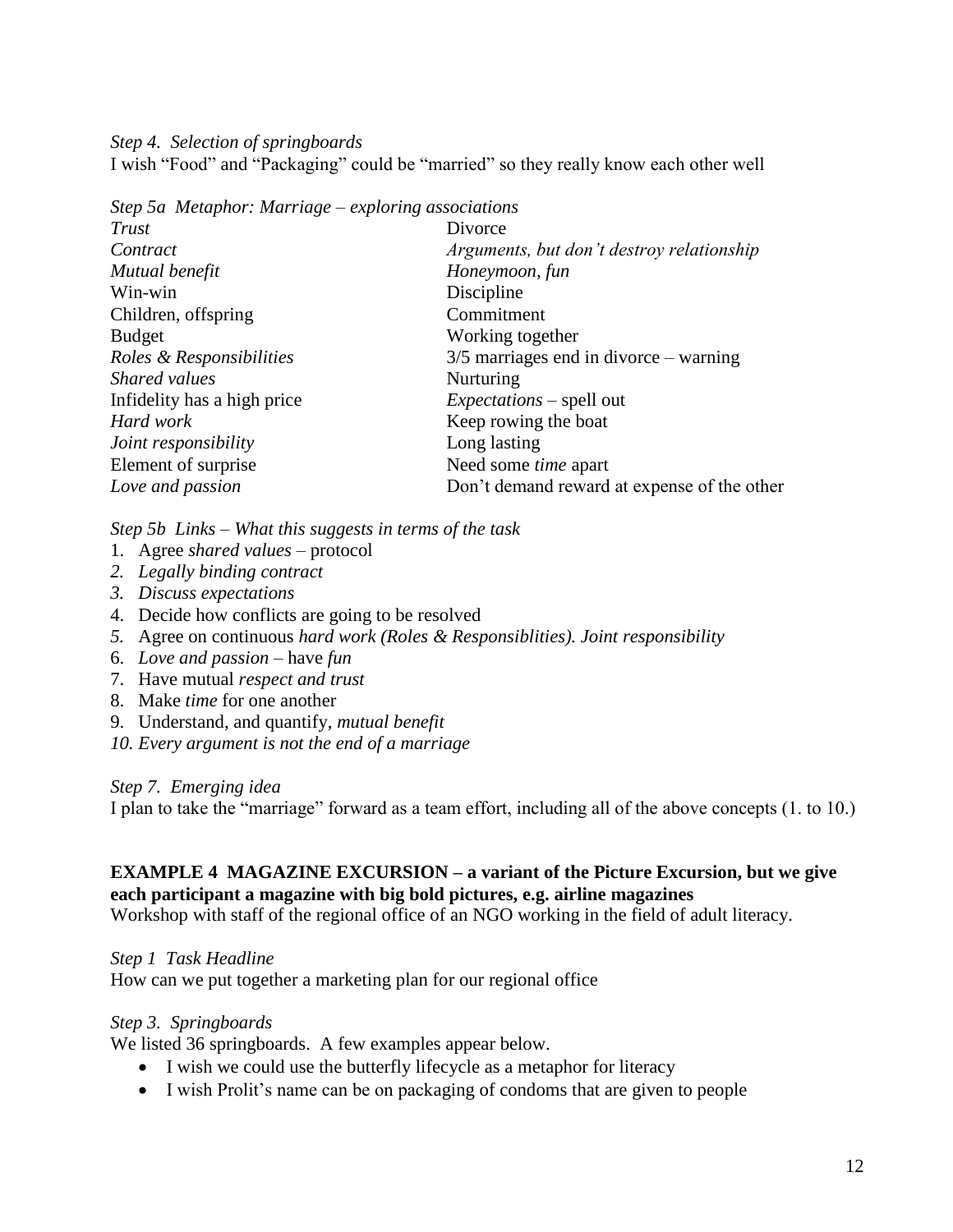- I wish we could get a page in a magazine which is written in the language of the magazine, but upside-down and backwards – to make people understand illiteracy
- I wish Prolit can make the green pastures created by literacy visible

## *Step 4. Selection*

The group selected "I wish we could use the butterfly lifecycle as a metaphor for literacy".

### *Step 5a Metaphor*

| We first looked for associations with the metaphor: Butterflies |                   |                        |  |
|-----------------------------------------------------------------|-------------------|------------------------|--|
| <b>Beauty</b>                                                   | Energy            | Freedom                |  |
| <i>Spring</i>                                                   | New start         | Growth                 |  |
| Hope                                                            | Flexible          | All directions         |  |
| Completing stages of <i>metamorphosis</i>                       |                   | Final stage $=$ mature |  |
| Out-thinking, emerging                                          | <b>Flowers</b>    | Pollinators            |  |
| <b>Sex</b>                                                      | Cross-pollination | Flying around          |  |
| Facilitation                                                    | New life          |                        |  |

### *Step 5b Linking back to the task – Suggested actions*

- 1. Prolit staff need to see and sell the *beauty* of a literacy breakthrough
- 2. Emphasise the *flexibility* of Prolit's material different curricula
- 3. Sell *attractiveness* of Prolit's material
- 4. Use Prolit's *maturity* and track record as a strength
- 5. We need to *fly around* and spread the word
- 6. Tell clients, "As your staff become literate, you can breathe *new life* into your company"
- 7. Create *new off-springs* out of what we are doing now
- 8. Emphasise *cross-cultural richness* of our material
- 9. Sell adaptability to client's needs
- 10. Complete phases of *metamorphosis* by breaking through from illiteracy to literacy on various levels

### *Step 7. Emerging idea*

I plan for us to:

- Fly around, and spread the word (No. 5) and
- Prolit staff need to see and sell the beauty of a literacy break-through (No. 1, 10), and the value of our services to individuals and to client firms (No. 2, 3, 6, 8, 9)

# **EXAMPLE 5 USING LINE DRAWING EXCURSION**

With the management team of a statutory board regulating an industry – which had recently changed from a being part of a Government department, to becoming autonomous

### *Step 1. Task headline*

How to ensure that external stakeholders, including the public, are accurately informed regarding the responsibilities and functional parameters of the Board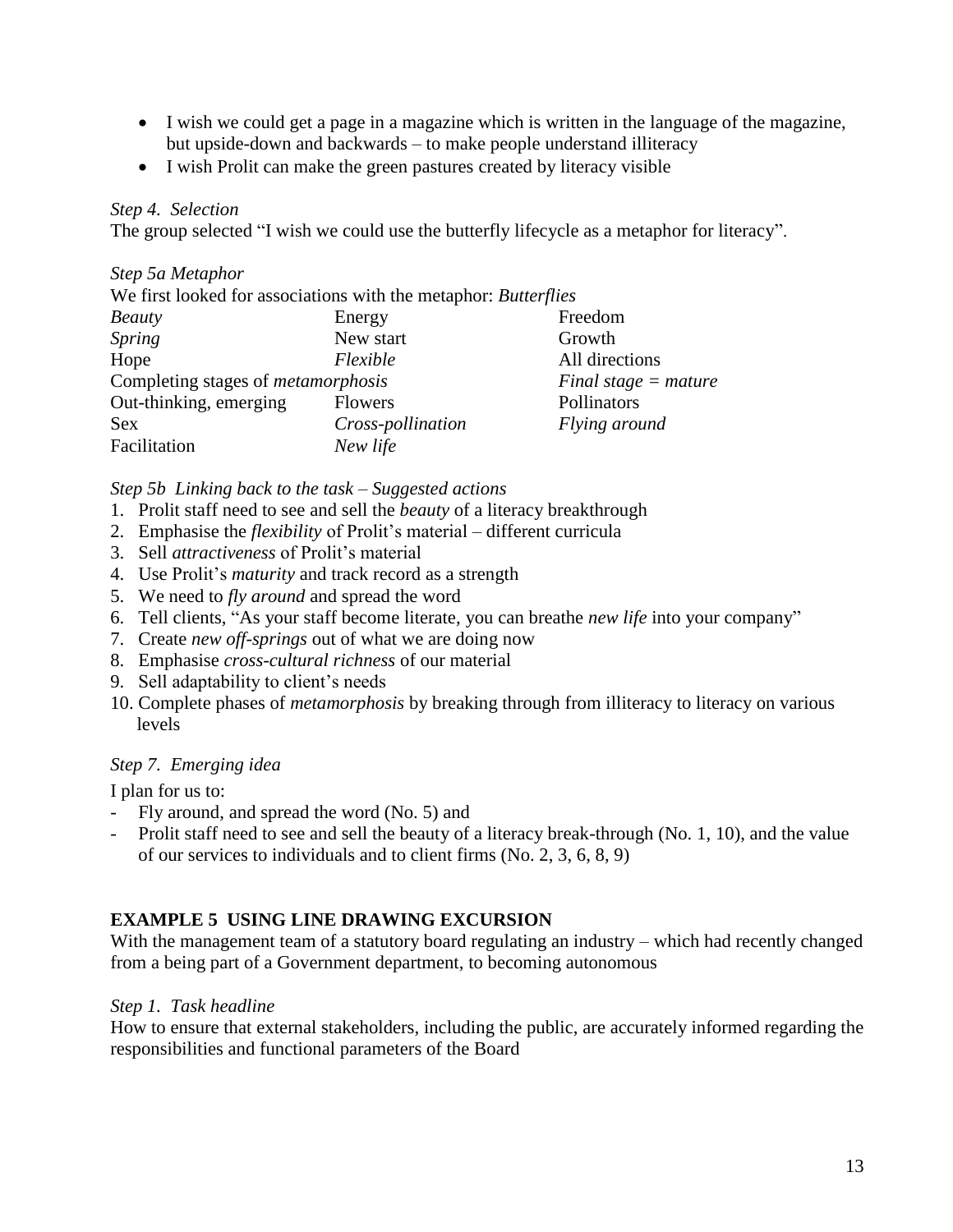### *Step 3. Springboards*

In all, 23 springboards were developed. We show a few of the springboards that emerged after the line drawing excursion.

- I wish we could be perceived as being as colourful as this picture
- $\bullet$  I wish people wouldn't read things into something that isn't there
- I wish we could be seen as one of the jewels in the crown of the Provincial Administration
- I wish the arrow pointed up, not down
- I wish people would start to see the upside and not just downside

### *Step 4. Selection*

The group selected the springboard "I wish we could be seen as one of the jewels in the crown of the Provincial Administration" for further development.

### *Step 5a Building on the metaphor*

| Associations around "Crown Jewels" |               |                 |
|------------------------------------|---------------|-----------------|
| Royalty                            | Protection    | Potential       |
| Opulence                           | Wealth        | Inaccessibility |
| Exclusivity                        | Irreplaceable | Power           |
| Expensive                          | Lineage       | Uniqueness      |
| <b>History</b>                     | Beauty        | Sovereignty     |
| Vanity                             | Tradition     | Pride           |
| <b>Status</b>                      | Value         | Respect         |
| Jeweller                           | Creator       |                 |

*Step 5b Suggestions from the metaphor – Linking back to the task*

- 1. Take and express *pride* in the work we do
- 2. Spell out *value* to community
- 3. Emphasise *protection* of the public
- 4. Focus on our industry as generator of *wealth*
- 5. Recognise the *value* of our services
- 6. Earn the *respect* of the community
- 7. Point to the Board's outstanding *history, track record*
- 8. Explain the *uniqueness* of the environment relevant to stakeholders
- 9. Explain our *sovereignty* as regulators
- 10. Be the creator of our own destiny

### *Step 7. Emerging idea*

I plan to properly communicate to stakeholders the role, value, uniqueness, and track record of the Board as an autonomous regulator of a vibrant industry.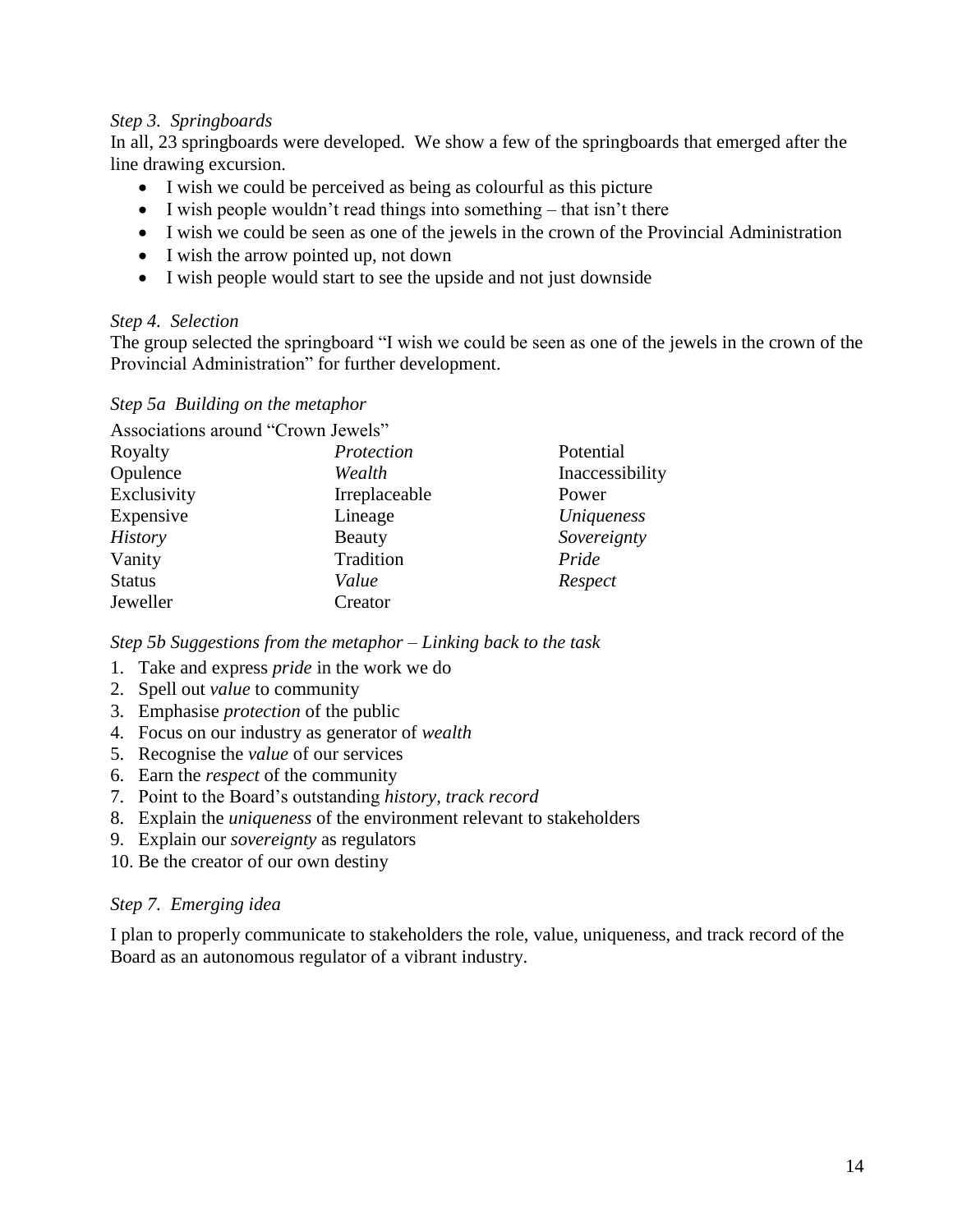# **AN OVERVIEW OF THE STEPS IN THE OVERALL PROCESS**

Often traditional brain-storming is fun, but the results are not as exciting as the ideas. However, with this process, task owners or "clients" are guided to ensure that promising ideas, that can make a difference, are turned into action plans, with responsibilities and deadlines agreed. Practical actions suggested in the Idea Development phase, (and often also in Idea Generation) give task-owners a range of actions from which they can choose, to draft an action plan. This ensures a move forward from mere creativity, to ensure implementation of innovative solutions – such as new products or services, doing things significantly differently, or improved processes and systems – that lead to big returns on the time or money invested.

The process consists of two distinct main phases separated by idea selection.

The phases are

- Idea Generation during which *excursions* are most frequently used to ensure a rich variety of ideas, novel thinking and to "catapult" participants out of the box or out of the "hole". Here the thinking is unfocussed and the language used is "wishing". (Steps 1 to 3)
- Selection of Ideas during which ideas are selected based on *intrigue*, a metaphor or something that cannot literally be done (for example "I wish I can be a fly on the wall") which is intriguing, and contains a metaphor "fly", and which cannot literally be used as a solution to a problem as is. (Step 4)
- Idea Development where *metaphors* are used to help "unpack" the selected intriguing idea to add variety and newness to the one idea. Here the creative thinking becomes more focused on one topic, and the language becomes more action and solution oriented. (Steps 5 to 9)



Figure 1. Simplified diagram of the SynNovation process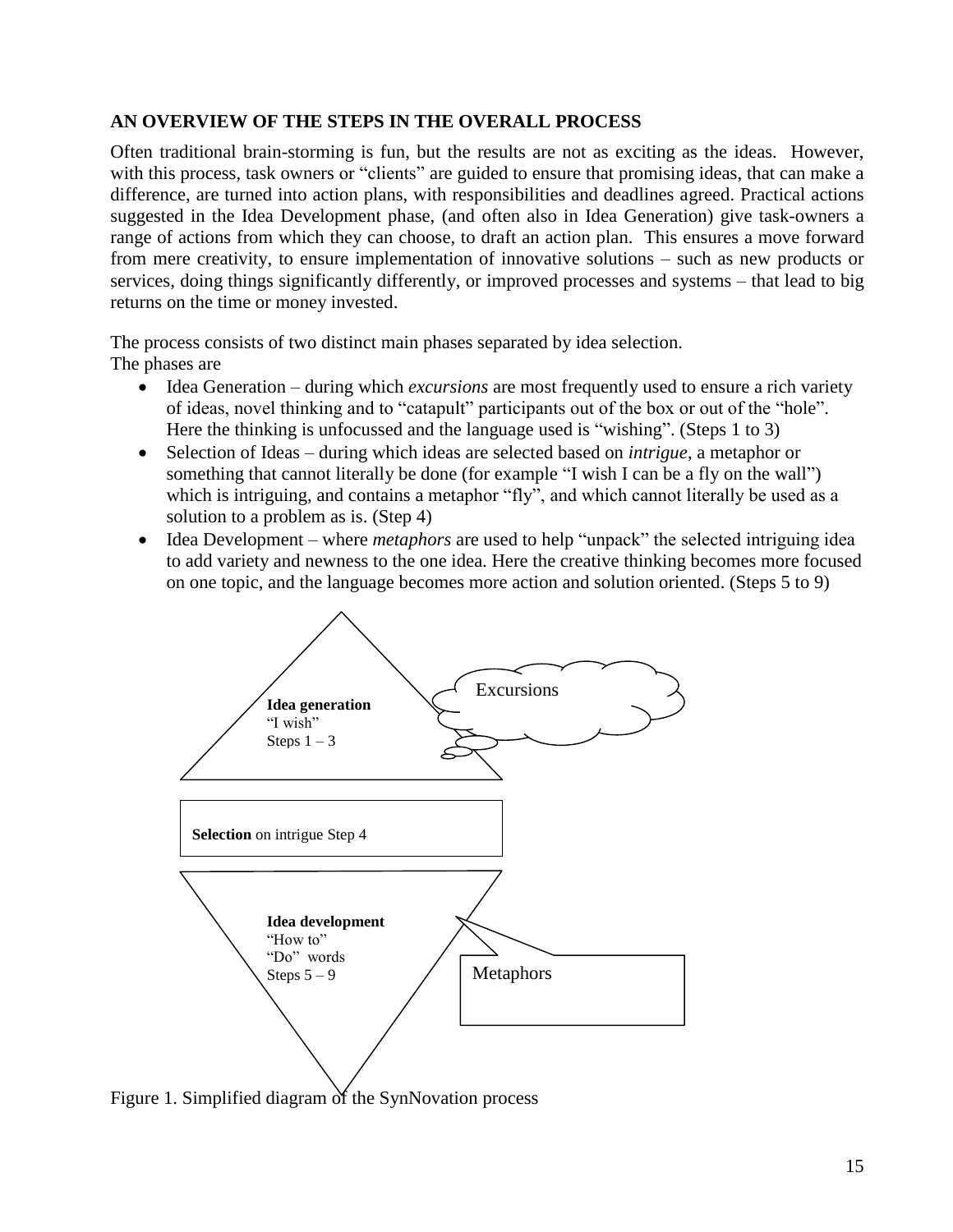### **Idea Generation phase, or "top half" of process**

Steps 1. & 2. – Task statement and Analysis. The task-owner states the task to be worked on in a *task headline* phrasing it as "*How can I / we..." or "I wish I…"*, and gives a *brief task analysis*, prompted through five key questions by the facilitator. Participants or resources get just enough information to get the gist of the task in order to offer ideas. They "listen for ideas" as the task is being stated.

Step 3. *Idea generation* – All participants, including the task owner, suggest *Springboards*, or beginning ideas for possible solutions, stated in short "I wish…" headline statements, with some background. All headlines are recorded in participants' exact words, and there is no evaluation of ideas. Participants are encouraged to come up with really crazy, way-out ideas, and *excursions* are used to generate more novel, speculative springboards – and to add to the fun! As can be seen from the examples, anything goes – even if illegal, naughty, irrational or improper!

### **Idea Selection**

Step 4. *Selection –* The task-owner selects one or more springboards to develop. Selection is NOT based on feasibility but rather on *intrigue* and fascination ("Where might this lead?"), or something that cannot be literally done, for example "I wish I could be a fly on the wall". This allows one to explore the most creative ideas that will produce valuable break-throughs if one can find a way to make them work. Selecting on feasibility, as often happens in typical brainstorming sessions, evaluates ideas for feasibility too soon. If an idea is immediately feasible, it is unlikely to be new. When feasibility is the selection criterion, it comes at the expense of newness. Any feasible springboards worth doing can simply be implemented – without help from the group to make the idea doable.

Some promising ideas are almost doable, probably with some help – then we call them *interesting*, and go straight to Step 7, *Emerging Idea*. But the really intriguing ideas are so different that one cannot do them literally, and the task-owner does not know where to start. That is when we need to unlock the metaphor to help to make it doable. Thus in this paper we will focus on *intriguing ideas.*

### **Idea Development phase, or "bottom half" of process**

Comprises steps 5 to 9. The group helps the task owner to take a "crazy", non-doable idea to a stage where the intriguing idea starts to look feasible. This is done by exploring the magic in the idea and overcoming concerns. The benefit of the group having worked with the task-owner to develop and refine the selected idea/s is that they also have ownership of the new solutions, resulting in enthusiastic implementation of action plans.

Step 5. *Building the metaphor – the most exciting part of Idea Development*. (a) Starting from an intriguing springboard – something that cannot be done literally, and contains a metaphor such as "I wish we could turn Africa upside down" (see Example 1) – the client and group forget the task and develop the metaphor in the chosen springboard by listing any words, feelings and associations triggered by the metaphor. All words are captured on the flip chart. (b) The task owner and group then look at the words listed to explore the metaphor and suggest ways in which to link the word associations back to the task. These ideas – more practical than the springboards and often starting with a verb – are also captured on the flip chart. (c) Now the task owner, possibly helped by the group, makes connections between the "what it suggests" ideas and the task we are addressing. If any one or a combination of these ideas are useful enough that the client can say "I plan to….", the